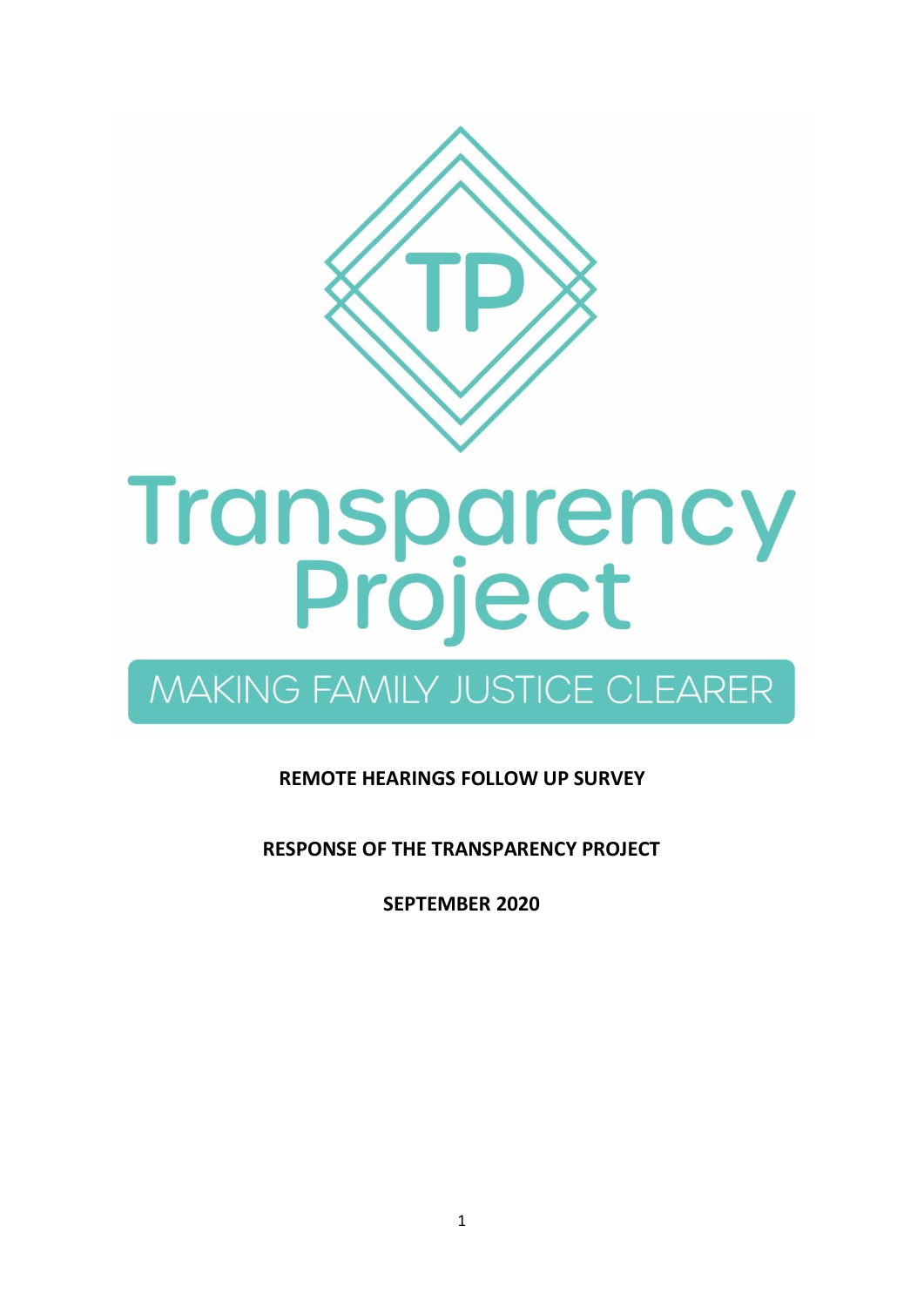#### **About us**

- 1. The Transparency Project is a registered educational charity operating in England and Wales, whose charitable objects are:
	- i. To advance the education of the public in the subject of family law and its administration, including the family justice system in England and Wales and the work of the family courts, in particular but not exclusively through the provision of balanced, accurate and accessible information about the work of family courts and the facilitating of public discussions and debates which encompass a range of viewpoints.
	- ii. To promote the sound administration and development of the law in England and Wales, in particular, family law, by encouraging and contributing to the transparency of processes in the family justice system, contributing to public legal education concerning family law and matters of family justice, enhancing access to justice in matters of family law and by such other means as the trustees may determine.

In short, our objectives are to make family justice clearer.

- 2. This is our response to the FJO's follow up survey concerning remote hearings in the Family Court.
- 3. We prepared a response to the original rapid consultation which can be found here : http://www.transparencyproject.org.uk/press/wp-content/uploads/FJO-on-remotehearings-April-2020.pdf.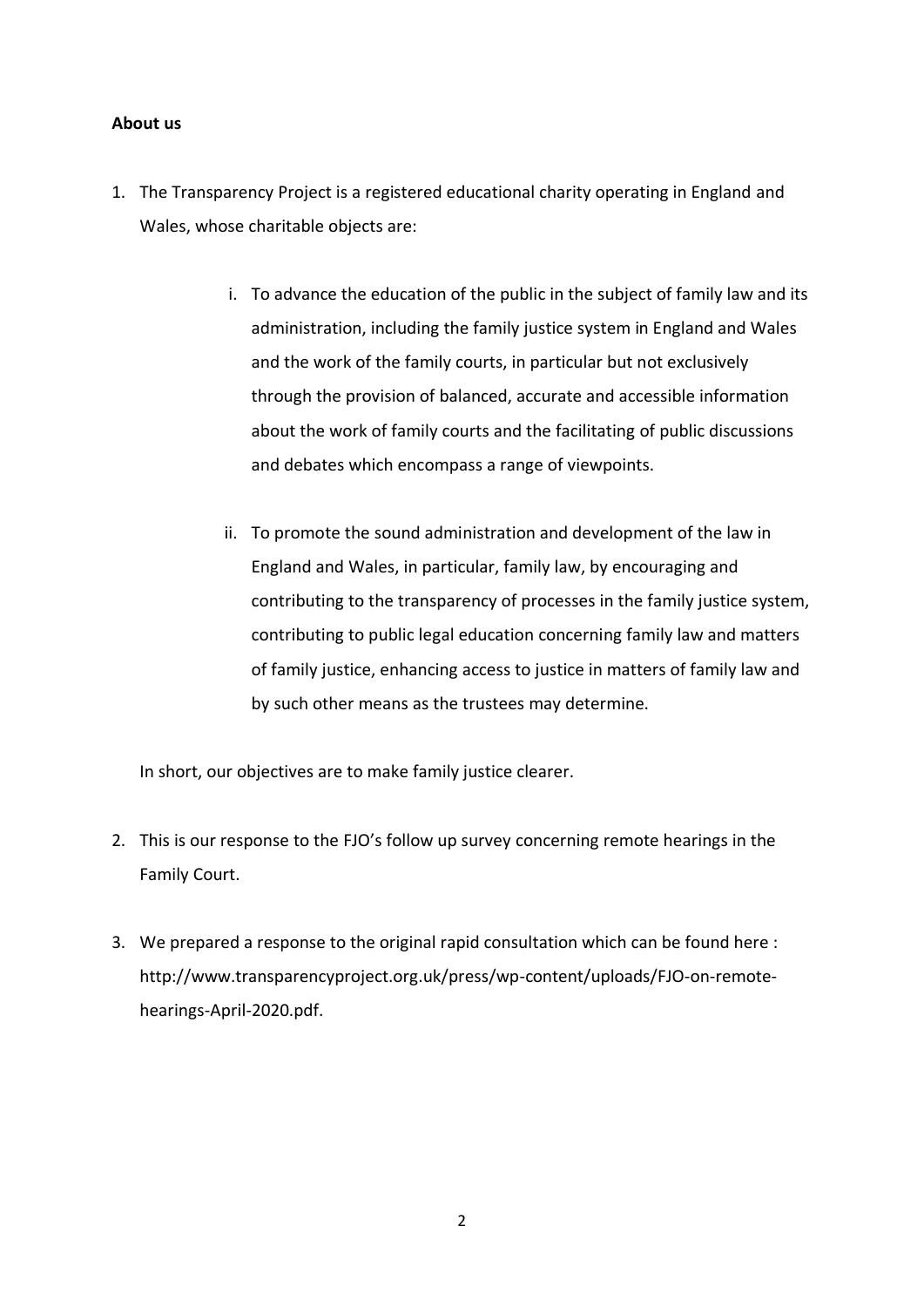#### **Blog posts and other relevant activity**

- 4. We set out in our initial response a list of relevant blog posts we had published on our website written concerning remote hearings. Since our initial response we have published a range of further blog posts, many having been made possible through the legal blogging pilot (PD36J). In particular we draw attention to the following posts :
	- a. When Remote Justice Works, Celia Kitzinger, 4 May 2020 : [http://www.transparencyproject.org.uk/when-remote-justice-works/;](http://www.transparencyproject.org.uk/when-remote-justice-works/)
	- b. Transparency and Risk Assessments A Covid Catch 22, 22 May 2020 : [http://www.transparencyproject.org.uk/transparency-and-risk-assessments-a](http://www.transparencyproject.org.uk/transparency-and-risk-assessments-a-covid-catch-22/)[covid-catch-22/;](http://www.transparencyproject.org.uk/transparency-and-risk-assessments-a-covid-catch-22/)
	- c. Illusory Open Justice a Kafkan Attempt to Observe Magistrates Courts in the Time of Covid, Tara Casey, 27 May 2020 : [http://www.transparencyproject.org.uk/illusory-open-justice-a-kafkan-attempt](http://www.transparencyproject.org.uk/illusory-open-justice-a-kafkan-attempt-to-observe-magistrates-courts-in-the-time-of-covid-19/)[to-observe-magistrates-courts-in-the-time-of-covid-19/;](http://www.transparencyproject.org.uk/illusory-open-justice-a-kafkan-attempt-to-observe-magistrates-courts-in-the-time-of-covid-19/)
	- d. Legal Blogging a Phone Hearing Not Remotely Difficult (So Far), Alice Twaite, 1 June 2020 : [http://www.transparencyproject.org.uk/legal-blogging-a-phone](http://www.transparencyproject.org.uk/legal-blogging-a-phone-hearing-not-remotely-difficult-so-far/)[hearing-not-remotely-difficult-so-far/;](http://www.transparencyproject.org.uk/legal-blogging-a-phone-hearing-not-remotely-difficult-so-far/)
	- e. Attending the Court of Appeal Remotely, Julie Doughty, 4 June 2020 : [http://www.transparencyproject.org.uk/attending-the-court-of-appeal](http://www.transparencyproject.org.uk/attending-the-court-of-appeal-remotely/)[remotely/;](http://www.transparencyproject.org.uk/attending-the-court-of-appeal-remotely/)
	- f. How to Observe Remote Hearings in The Court of Protection, Celia Kitzinger, 7 June 2020 : [http://www.transparencyproject.org.uk/how-to-observe-remote](http://www.transparencyproject.org.uk/how-to-observe-remote-hearings-in-the-court-of-protection/)[hearings-in-the-court-of-protection/;](http://www.transparencyproject.org.uk/how-to-observe-remote-hearings-in-the-court-of-protection/)
	- g. Legal Blogging a Remote Family Court Hearing on the HMCTS platform of choice (CVP) – Something of a Collaboration in the End, Alice Twaite, 24 June 2020 : [http://www.transparencyproject.org.uk/legal-blogging-a-remote-family-court](http://www.transparencyproject.org.uk/legal-blogging-a-remote-family-court-hearing-on-the-hmcts-platform-of-choice-cvp-something-of-a-collaboration-in-the-end/)[hearing-on-the-hmcts-platform-of-choice-cvp-something-of-a-collaboration-in](http://www.transparencyproject.org.uk/legal-blogging-a-remote-family-court-hearing-on-the-hmcts-platform-of-choice-cvp-something-of-a-collaboration-in-the-end/)[the-end/;](http://www.transparencyproject.org.uk/legal-blogging-a-remote-family-court-hearing-on-the-hmcts-platform-of-choice-cvp-something-of-a-collaboration-in-the-end/)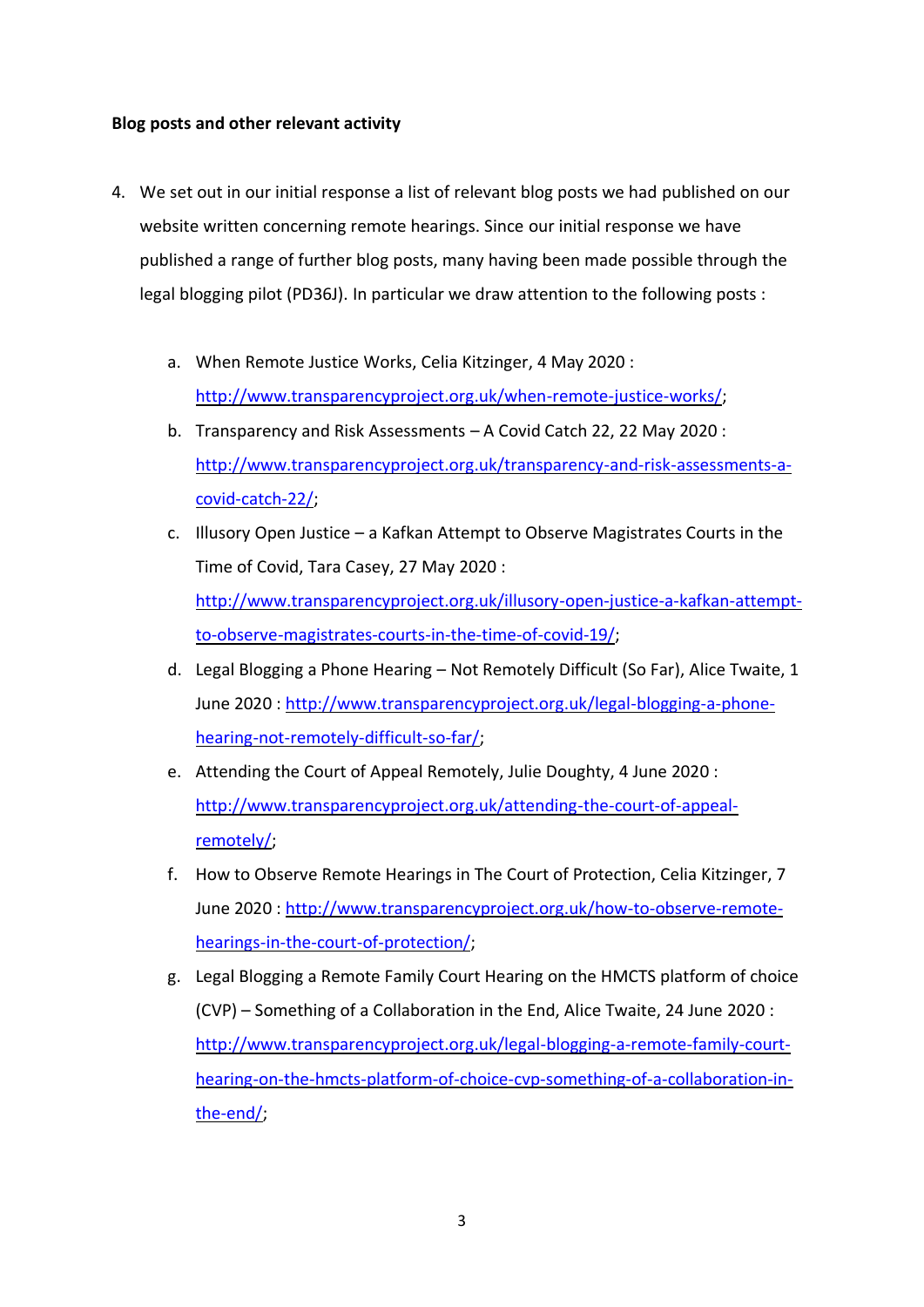- h. A Remote Private FDR in an Ordinary Case, Anonymous contributor, 15 July 2020 : [http://www.transparencyproject.org.uk/a-remote-private-fdr-in-an-ordinary](http://www.transparencyproject.org.uk/a-remote-private-fdr-in-an-ordinary-case/)[case/;](http://www.transparencyproject.org.uk/a-remote-private-fdr-in-an-ordinary-case/)
- i. Family Court Stat Spike Due to Covid? Not remotely so, Jo Edwards, 30 July 2020 : [http://www.transparencyproject.org.uk/family-court-stat-spike-due-to-covid](http://www.transparencyproject.org.uk/family-court-stat-spike-due-to-covid-not-remotely-so/)[not-remotely-so/;](http://www.transparencyproject.org.uk/family-court-stat-spike-due-to-covid-not-remotely-so/)
- j. Messing About on the River (Or, CoP-Celia, You're Breaking My Heart…), Lucy Reed, 19 August 2020 : [http://www.transparencyproject.org.uk/messing-about](http://www.transparencyproject.org.uk/messing-about-on-the-river/)[on-the-river/;](http://www.transparencyproject.org.uk/messing-about-on-the-river/)
- k. Has the Revolution Happened? Can We Ever Go Back?, Paul Magrath, 25 August 2020 : [http://www.transparencyproject.org.uk/has-the-revolution-happened](http://www.transparencyproject.org.uk/has-the-revolution-happened-can-we-ever-go-back/)[can-we-ever-go-back/;](http://www.transparencyproject.org.uk/has-the-revolution-happened-can-we-ever-go-back/)
- l. Legal Blogging the Lay Justices, Lucy Reed, 30 August 2020 : [http://www.transparencyproject.org.uk/legal-blogging-the-lay-justices/;](http://www.transparencyproject.org.uk/legal-blogging-the-lay-justices/)
- m. In addition, we published a number of explanations / summaries of the various first instance and appellate judgments published during this period, which touched on best practice and the correct approach to hybrid and remote hearings during the pandemic.
- 5. In May our chair was a signatory to an open letter concerning open justice during the covid 19 emergency (see: [http://www.transparencyproject.org.uk/open-letter-from](http://www.transparencyproject.org.uk/open-letter-from-ngos-and-academics-on-open-justice-in-the-covid-19-emergency/)[ngos-and-academics-on-open-justice-in-the-covid-19-emergency/](http://www.transparencyproject.org.uk/open-letter-from-ngos-and-academics-on-open-justice-in-the-covid-19-emergency/) and response here [http://www.transparencyproject.org.uk/hmcts-response-to-letter-on-open-justice-in](http://www.transparencyproject.org.uk/hmcts-response-to-letter-on-open-justice-in-the-covid-19-emergency/)[the-covid-19-emergency/\)](http://www.transparencyproject.org.uk/hmcts-response-to-letter-on-open-justice-in-the-covid-19-emergency/).
- 6. In June, at the invitation of the President of the Family Division we drew up and published a **Guide to Remote Court Hearings for litigants in the Family Court** (see: [http://www.transparencyproject.org.uk/remote-court-hearings-guidance-note/\)](http://www.transparencyproject.org.uk/remote-court-hearings-guidance-note/).
- 7. Around the same time, following the publication of various posts on our blog, Celia Kitzinger set up the Open Justice Court of Protection Project along with Gill Loomes-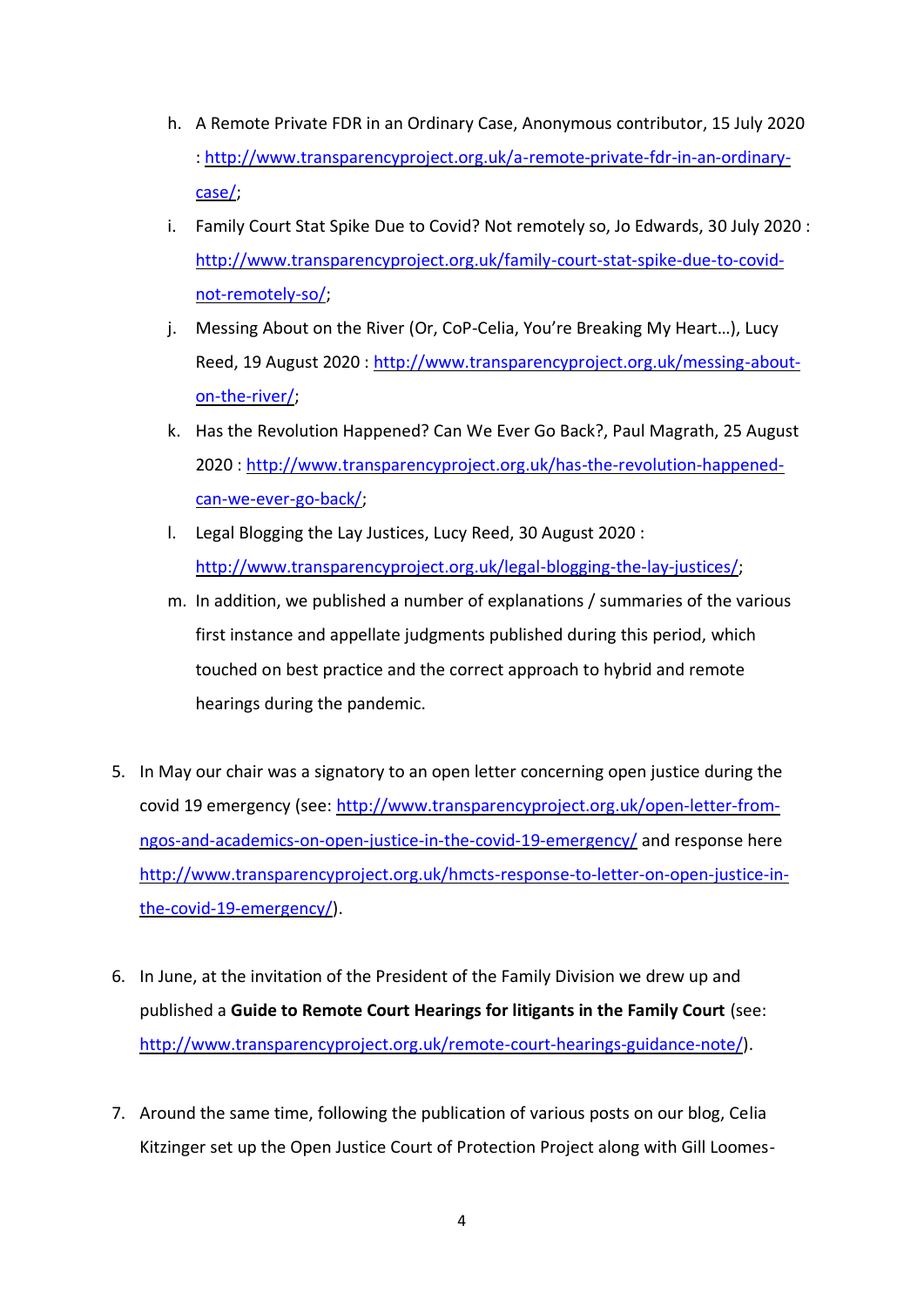Quinn, which encourages public access to the court by raising awareness of the rights of Public Observers (see: https://openjusticecourtofprotection.org/).

#### **Survey**

- 8. The Transparency Project has been running an **online survey** asking parents and family members who have been involved in remote family court hearings about their views and experiences since early April 2020. Our questions were drafted before the Nuffield FJO consultation began, so are different, although some seek similar information. We are happy to share our results with the FJO, if this would be useful. No personal or identifying data has been collected. Some quotations below have typing errors, which we have not corrected.
- 9. We gave a summary of the responses received to 28 April in our earlier response. Since then we have received a further 44 responses (to 20 September), making a total of 94. The survey remains open.
- 10. There are some similar themes coming through in the second batch of responses, there are some differences between the pattern of responses in the second period, compared to the first.

#### **The responses**

- 11. 58% of the responses to 28 April were directly from parties (mostly parents / former partners) and the rest were completed by someone supporting a party (lawyer, family member, mckenzie friend etc). In the second period responses were more likely to come directly from a party (88%), and thus were not so likely to be mediated via a professional.
- 12. Whereas 58% of all responses in the first period were completed by lawyers, this fell to 6% in the second period, with 80% of the 'supporter' responses being completed by a person who identified themselves partner or family member. This is likely to be because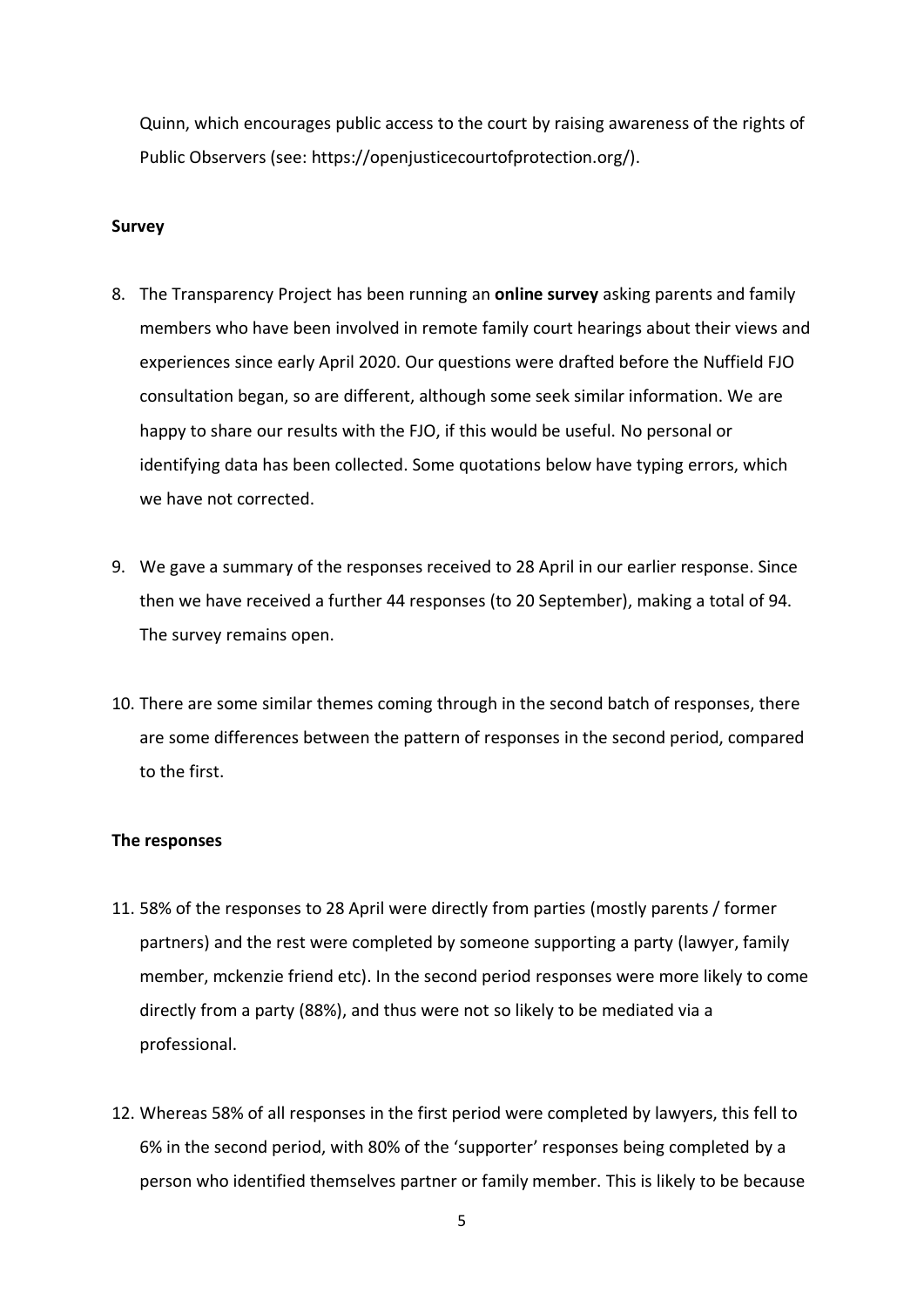in the initial period much of our social media 'reach' was with lawyers, whereas over time parents and others have shared the link to the survey on social media, for example in Facebook parent support groups.

- 13. Compared to the first period, there was a small increase in the proportion of hearings described as hearings to make a final order (from 12% to 16%), and in the proportion of respondents reporting evidence was taken, consistent with the fact that when our initial summary was provided many final hearings were being adjourned to await clarification of how long the pandemic might last, whereas since that time courts have resumed taking final hearings. Also not unexpected was a drop in the proportion of hearings being taken by phone – from 75% to 58%, and an increase in the proportion of video hearings being taken by MS Teams compared with other platforms. The proportion of respondents who said they did not know who everyone was or could not see everyone was higher than the proportion of video hearings, suggesting that some litigants may be joining video hearings by audio only or that there is a need for advocates and judges to identify themselves more clearly each time they speak during telephone hearings. The proportion of respondents who said they could be seen by everyone rose in the second period, but did not keep pace with the increase in the number of video hearings, suggesting some parties are either electing to keep their cameras off or were unable to join by video.
- 14. The number of respondents joining on a phone via an app or browser rather than by simple voice call rose from 7% to 24%, but 89% of all respondents in this period still relied upon their phone in one shape or form to join the hearing. This is consistent with the increase in the use of video hearings, but it does demonstrate that many parents do not have access to a more user friendly device with a larger screen from which to participate in a hearing, such as a tablet or laptop (whilst 19% joined by laptop in the second period this was not a significant increase on the figure for the first period 15%, and the numbers of parents joining on a tablet remained negligible). Although only a small proportion of respondents reported difficulty joining regardless of period, the proportion of those reporting it was 'very easy' to join did drop in the second period,

6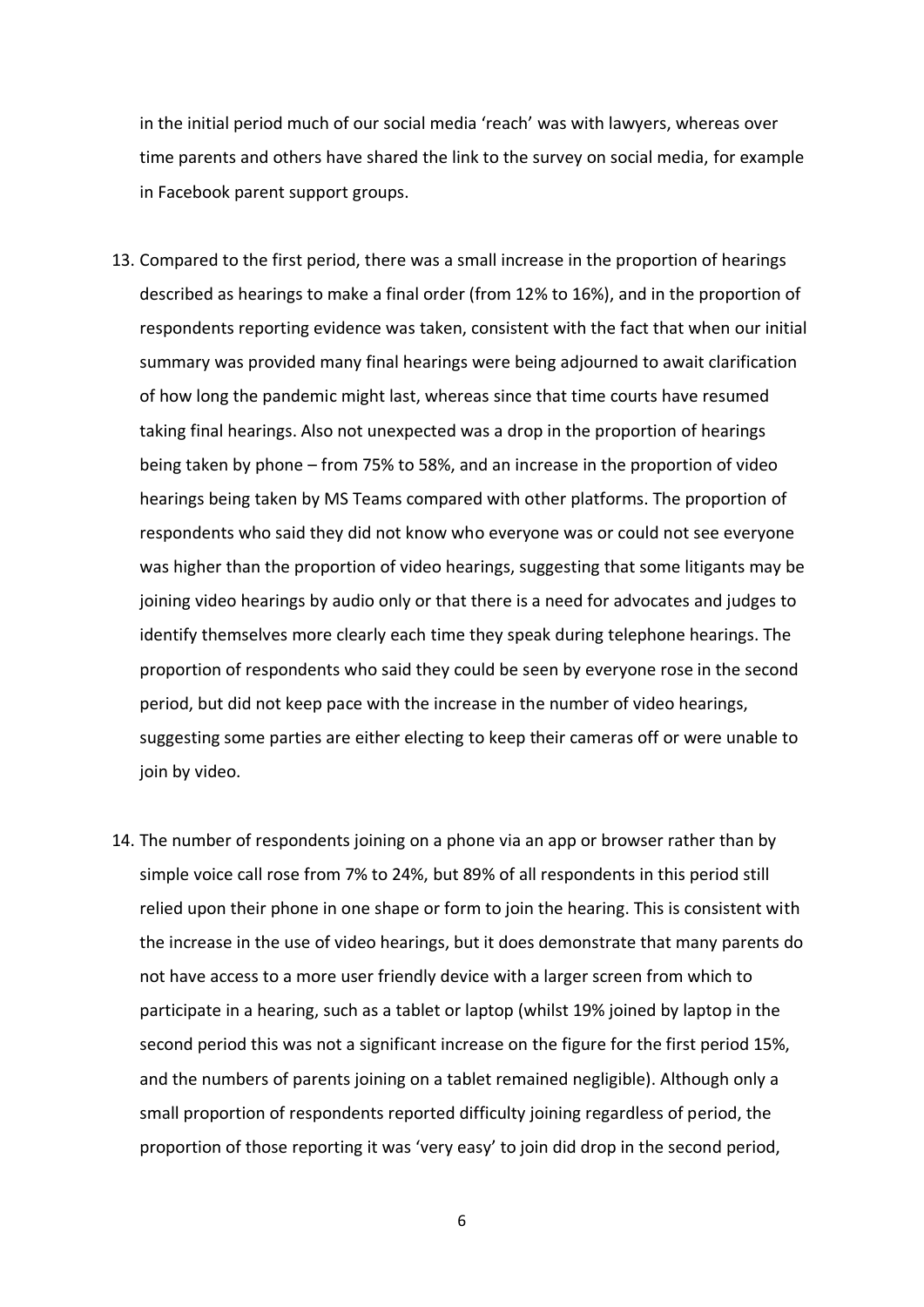suggesting that whilst litigants are managing to connect to voice hearings this is not quite as simple as waiting for an incoming phone call from the judge.

- 15. Of concern was a rise in the second period in the proportion of respondents who said they participated in the hearing without access to the court papers. It is difficult to say, but this might be a product of the number of responses in the first period having been completed by lawyers on behalf of the party in question, perhaps because they had not appreciated their client did not have access to the papers. Either way 63% of respondents in the second period were reporting no access to papers, whilst 21% had a paper bundle and 16% had an electronic copy of papers on their computer. No respondent in either period reported any advocate sharing their screen with them so that they could see the relevant papers.
- 16. These issues around access to papers and to suitable devices on which to properly view a video hearing screen are matters of concern. Both will affect the experience of the litigant and their ability to follow what is going on and to participate effectively.
- 17. There was a significant drop in the rates of satisfaction with the outcome of the hearing when comparing the first with the second period (65% to 28%), which may be an indication that lawyers completing the survey in the first period were perhaps not fully in tune with how their clients were left feeling or may be a consequence of there being more final outcomes.

#### **The narrative responses**

18. Below we have extracted a selection of comments of note.

- A MOTHER told us that her hearing lasted 45 minutes, she didn't have a copy of the papers and she didn't give evidence. She said :
	- o "My son was moved residence after I was cut off from the call. I was then sent the order by a bailiff. I was then arrested. I am being bullied by the judge"

7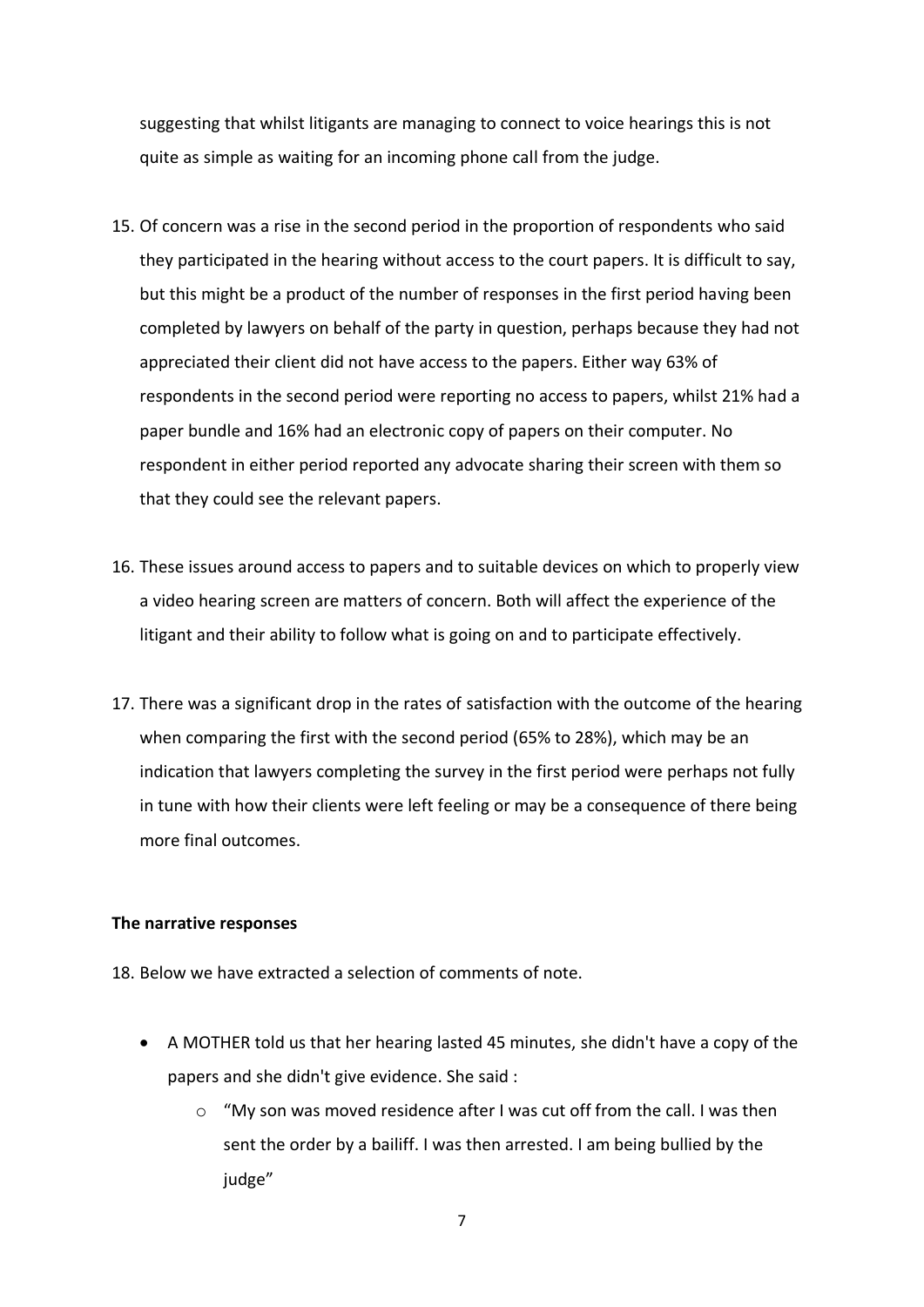- $\circ$  "My son was at home. He kept coming in. They were reading long documents and not allowed to comment."
- o "I have been in medical isolation for 5 weeks. They had no grounds for change of residency. All they had to to was reinstate the order. Suggesting a change of residence following a breach of an existing order, apparently seen as the final straw after some earlier history of proceedings."
- A GRANDMOTHER responding on behalf of her daughter said :
	- o "Was given no paper work, no bundle, was given 1 wks notice there was even a case, no Time to get a solicitor, ask for copies of case was ignored by courts and caffcass o one would tell me anything and was.not given the oppertunity to prove it was all lies"
	- $\circ$  "It was a joke there will be no justice , it was based on heresay and lies from The other party that can easily be proven to be lies, every Time my daughter tried to get a solicitor a bricks Wall comes up, it is corrupt unfair and no one puts The children First the whole process is a joke there is more going off with this system from outside influence and this should not be happening. Weather you win or lose your case depends on weather you support a one World government or not."
- In what looks like a second response relating to a hearing in the same case the GRANDMOTHER respondent said :
	- o "Cafcass was refused access to the children, police report only one side nothing my daughter reported was mentioned, rape ACCUSATIONS never investigated by anyone, all.one sides section 7 report, still do not know what my daughter is accused for it what evidence there is to support the claims that lost her the children, not one scrap of my daughters evidence has been seen by anyone, all.police investigations stopped, my daughter is harrassed by the other family and the police ailienated from her kids and Both her and her children are abused daily no one will stop this."
- A RESPONDENT TOLD us :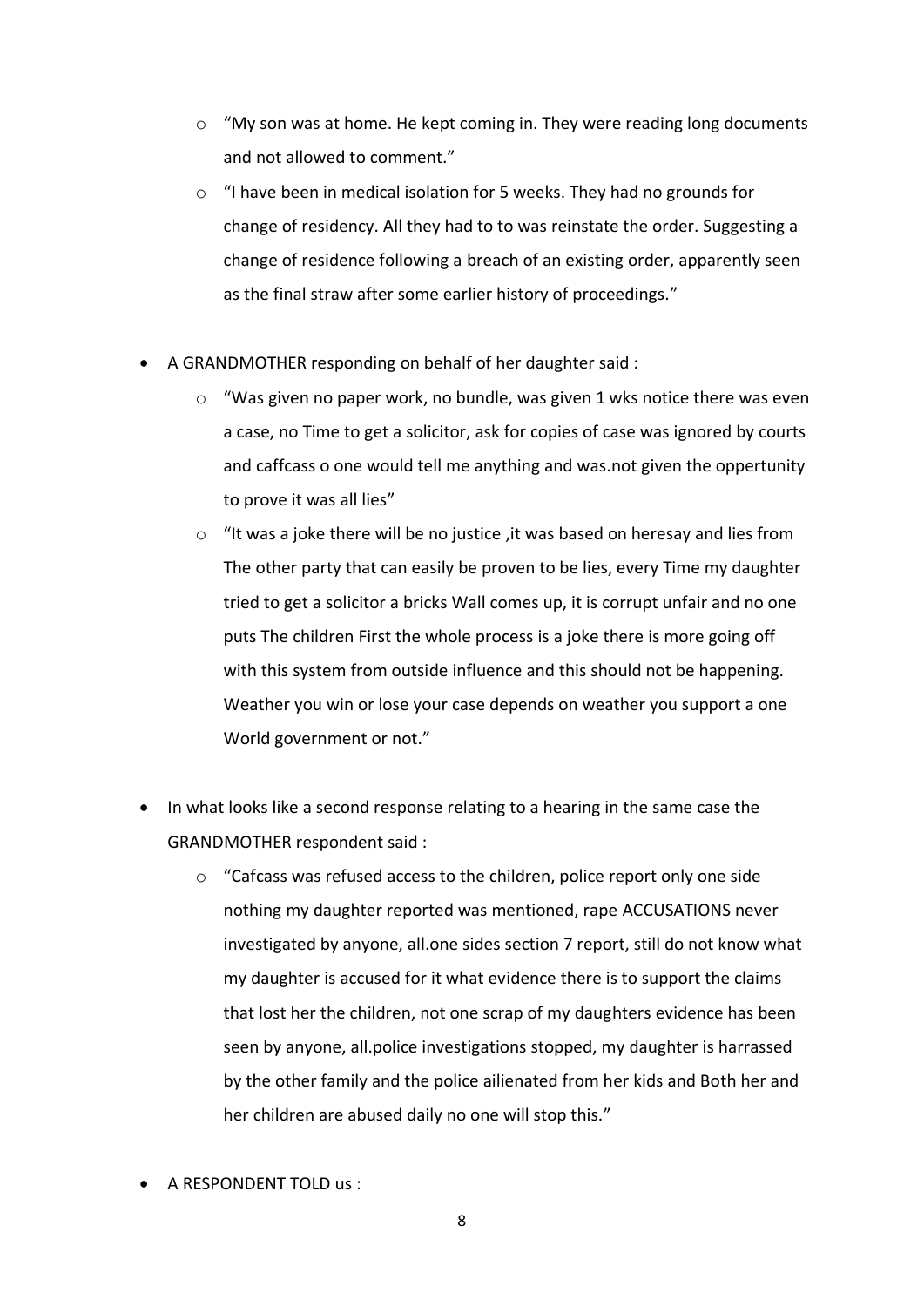- $\circ$  'Terrible my evidence blocked without notice prior to hearing so much side wasn't heard or considered. Children removed to father against residency order from 3rd Dec. Active criminal case for Domestic Abuse - Article 6 breached - PD12j ignored - children or myself not spoken to by cafcass. No fair hearing. Contact blocked for resident parent (me) for the last 11 weeks, against children's wishes. No law was followed correctly. Judge said he couldn't access email for paperwork"
- o (In response to the question whether anyone was present with him/her during the hearing) "I was and am alone"
- $\circ$  (In response to the question 'Please tell us about any difficulties getting a quiet, private space to take part in the hearing.) "None that's all I have now"
- o "What can I say. Victims of domestic abuse are ignored. Evidence blocked and ignored. Children ignored. Nothing worked as it should"
- ONE LITIGANT reported being severely phone phobic and unable to participate in a telephone hearing, which went ahead without her.
- ANOTHER LITIGANT described a phone hearing as a "terrible" experience and said
	- $\circ$  [it was] "Hard to distinguish voices of the judge and my ex's solicitor, not able to see facial expressions, not knowing what was going on or when it was ok to speak...' she didn't have access to papers and said she would have preferre da video hearing."
	- $\circ$  "There is an expectation during a pandemic that women are able to manage children at home whilst doing court hearings. The court hearing itself was fine and less intimidating however little progress was made in my case however this is not unusual anyway I have had a lot of face to face hearings where little to no progress is made. The judge in this case was fairly reasonable but a new judge - we have had 7 so far and two sets of magistrates. Where the judge is continually changed there is no consistency and no one is able to identify the pattern of sporadic engagement with the process from the applicant father - not showing for hearings, not doing

9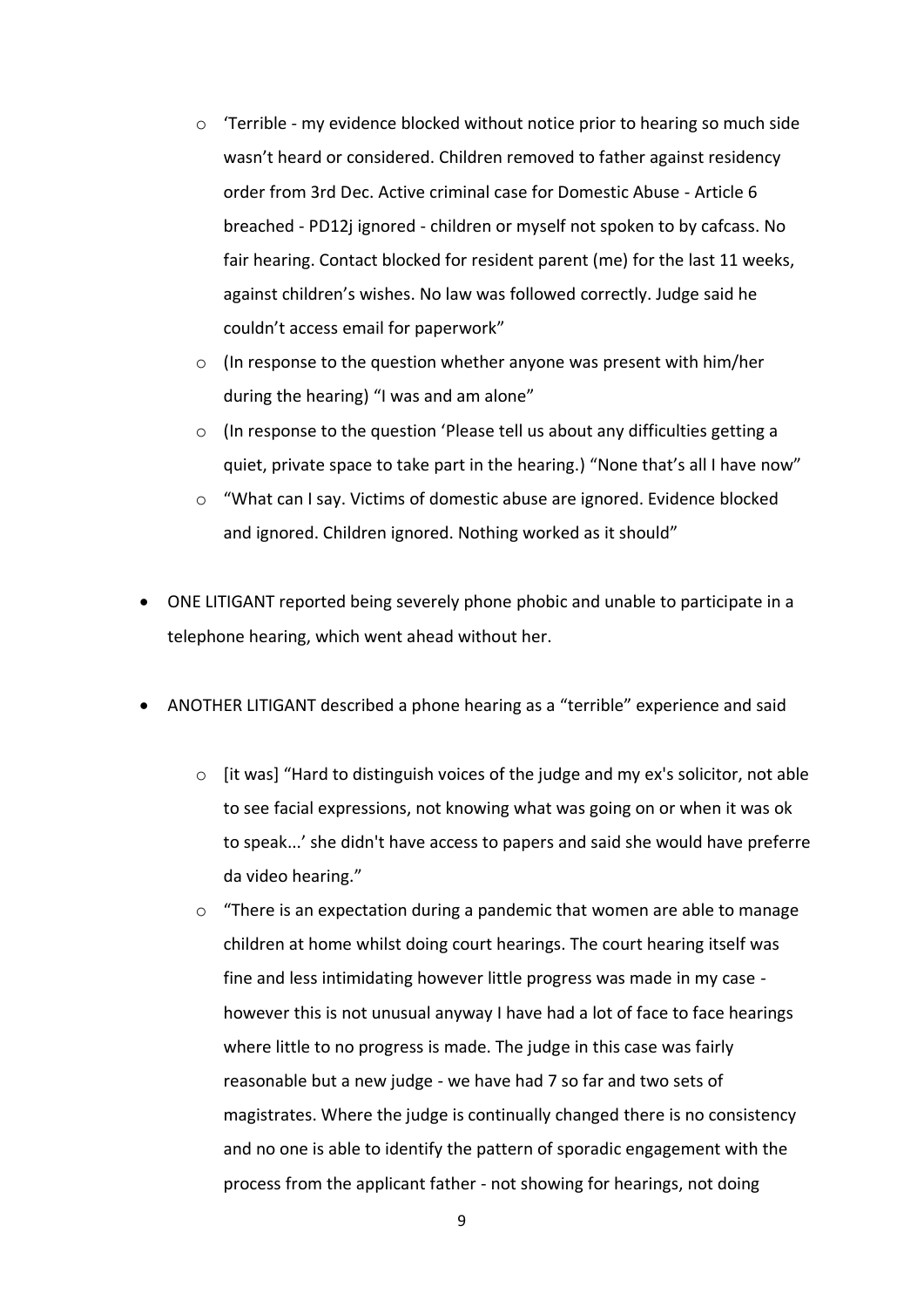statements, not engaging with the necessary services to manage his issues etc. One thing was that my ex didn't show up to the remote hearing - his barrister was able to blame this on technical issues but it isn't the first hearing he hasn't shown for."

- A PARENT participating in a final hearing in a care case which took place by telephone hearing in mid June told us
	- o [the outcome was that] "the court made Care orders for 3 children. 2 in long term seperate foster care. 1 at home.
	- o From their response it was apparent that the youngest child was at home during the hearing, and that the social worker and guardian had given evidence but the parents did not.
	- $\circ$  "I do not believe telephone hearings are fair, they take away the humanity of what's happening, my heart breaks for parents permanently losing children this way knowing there will be no support or meaningful farewell contact. I believe serious cases when likelihood would be permanent separation should have been paused. Human interaction with the judge is essential for parents to feel closer and that the case has ended as it should. I personally felt like the judge had forgotten I was a living breathing person with a huge amount of grief to deal with from the hearing. It felt cold and disconnected compared to a in hearing person where the judge regularly addressed us as parents and showed he was hearing our views in a fair way."
- ONE LITIGANT in person reported attending court for a hearing with everyone present but cafcass (who apparently attended remotely). They said :
	- o "Magistrates requested electronic bundle then didnt print it off, nor did respondent. Mine was passed around court and then left with magistrates. Why bother sending bundle if they dont print it off. I was left without my bundle at key points of trial"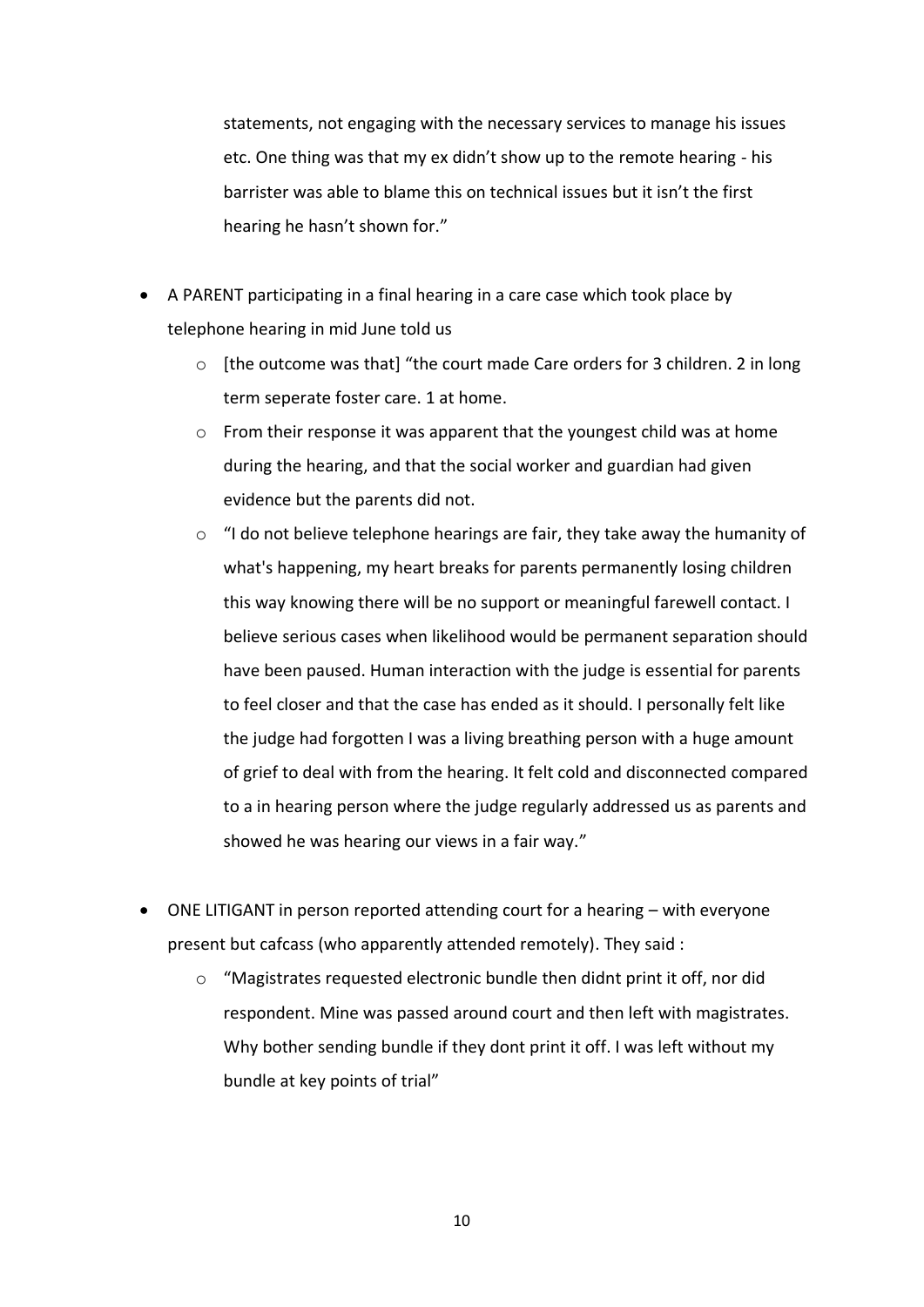- ANOTHER LITIGANT told us s/he could not brief his/her barrister in advance of the hearing (probably care proceedings), didn't have the papers, was 'fighting blind' and tried to talk to the magistrate and got refused ability to speak.
- ANOTHER LITIGANT IN PERSON at a case management hearing reported being told nobody could be present for support, they didn't have the papers, said cafcass had ignored their evidence and the hearing concluded with no contact to their child. They commented that :
	- o "Its all corrupt cafcass, legal aid solicotors, judges social services its all run by the shadow government the labour party its corrupt to the core"
- AN AGORAPHOBIC LITIGANT told us that a remote hearing meant they could participate in the hearing.
- ANOTHER LITIGANT told us :
	- $\circ$  "Side view of judge only, I could either see him if he looked at the camera OR hear him if he looked at the microphone." They also said it was "moderately hard to wrangle the dogs" and that they "Got a free transcript due to the amateurish set up".
- A PARENT IN CARE PROCEEDINGS who had a child with complex needs at home during the case management hearing said they didn't have access to the papers, and wasn't sure who had attended.
	- o "We think 1 of 2 social workers joined by phone only. It wasn't actually clear who was joined by phone as it didn't state this. All other parties had video."
	- o "Easier to manage nerves on video call. No commute, less time taken off work."
	- $\circ$  "Couldn't confer with solicitor, although he and judge handled this very well."
	- o "The joining instructions could be clearer I use online conferencing daily for work but still had some troubles accessing. Aside from this, it's been a better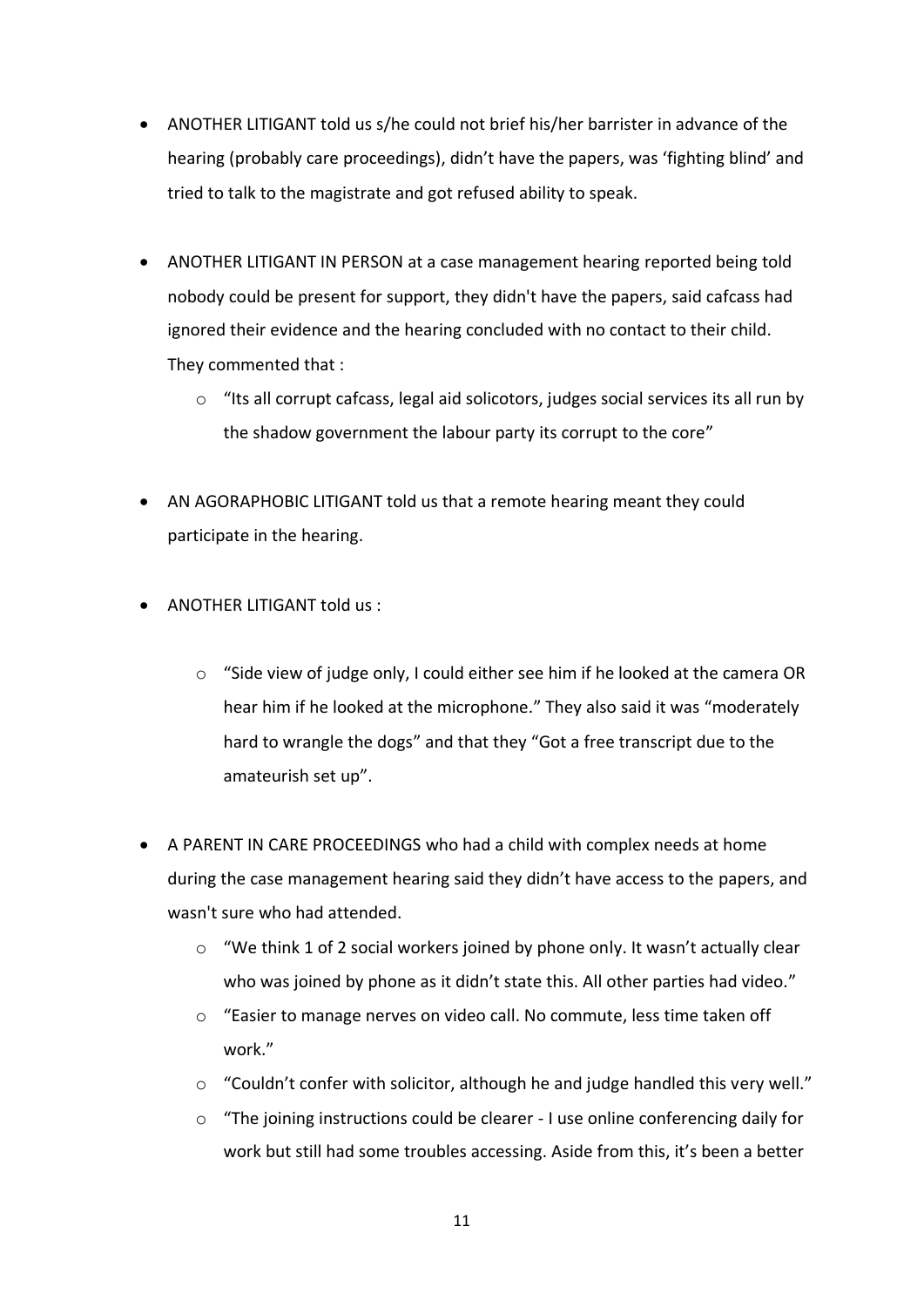experience than we expected. I think a lot of this rests on how well our solicitor has prepared us though. Judge has been patient and accommodating throughout, he always pauses if anyone has audio problems and let us speak directly to him at one point, where we weren't able to talk privately with our solicitor."

- A MOTHER of a teenaged daughter said she
	- o "Couldn't see my daughters barrister, social worker, people kept trying to enter who were not part often hearing, could not see a couple of other people and were not sure who they were, no one explained"
	- o "And I couldn't have a screen so my ex husband was able to see into my home and I felt that he was constantly staring at me and at my home behind me.. it was distressing. I asked for help with a screen but wasn't helped"
- ONE PARENT told us the advantage of a remote hearing was
	- o "I didnt feel so intimidated and was able to speak freely"
- Another said they were "less nervous" due to the format.
- ANOTHER RESPONDENT responded to the "what worked well" question with :
	- $\circ$  "It happened. didn't get the usual barrister laughter and chumminess where they don't respect families and severity of proceedings. Case should have been in March not July"
	- $\circ$  This respondent also said that the disadvantage was "Parties could hide" (having told us that some elected to switch their cameras off).
- A WORRIED PARENT involved in child arrangements case before the magistrates replied to the what didn't work question with
	- $\circ$  "The fact that people could be present and listening to the hearing and no one will know' and went on to tell us 'Remote hearings do not work, everything is being fast tracked and safeguarding checks are not being taken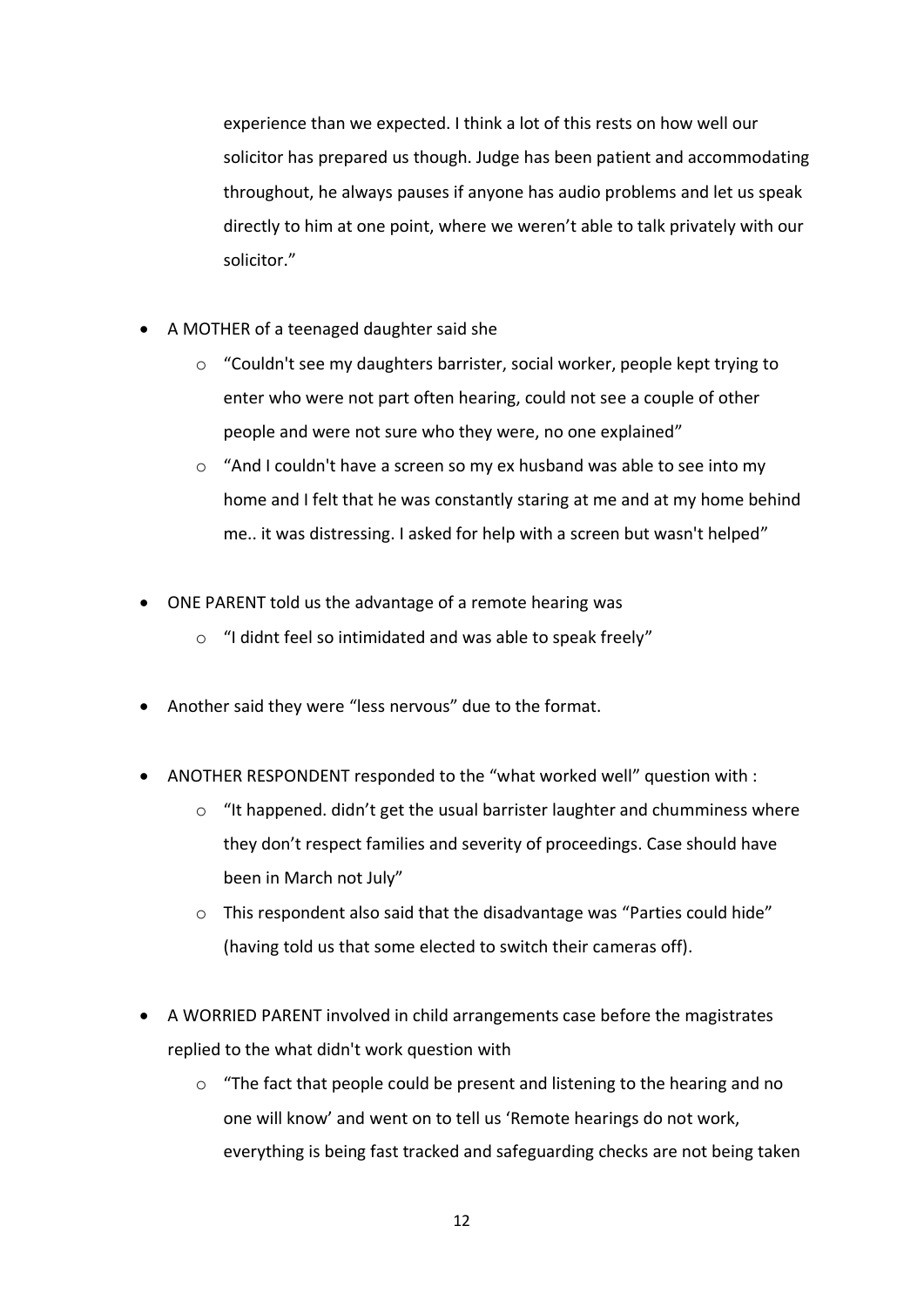seriously. Judges are making wrong decisions and putting people at risk of further abuse"

• A PARENT IN PRIVATE LAW PROCEEDINGS said the positive was "Didn't have to see" but the down side was "Couldn't see Judge reaction".

#### **Conclusion**

- 19. It remains likely that we have not captured the experiences of the most technologically disadvantaged or excluded parents, who may have been unaware of the survey or may have lacked confidence to complete it. As noted before, participants who were dissatisfied may have been more motivated to complete the survey than those who felt it went well (and the comments by some respondents certainly suggested this was the case).
- 20. Although this is a small self-reporting sample, the survey gives some insight into parents' experiences and some pointers to possible areas of concern.
- 21. We will continue to gather responses for the time being, and will analyse the results once we have a fuller picture.

#### **Other feedback**

22. We are aware that in multiple court areas FHDRA appointments are being conducted 'on paper' without the input of the parties, and that in some instances safeguarding checks by telephone have been substituted with a survey sent to parents to complete in writing. Where cases are allocated to Magistrates level it also appears that many hearings (including FHDRA hearings) are being dealt with by two justices or by a Legal Advisor sitting alone. We are concerned that particularly in combination, there is a risk that safeguarding checks may not be as reliable as they might otherwise be (we note the concern in the MoJ Spotlight Review Report as to the inadequacy of safeguarding enquiries even where conducted by telephone), or that the ability of the court to